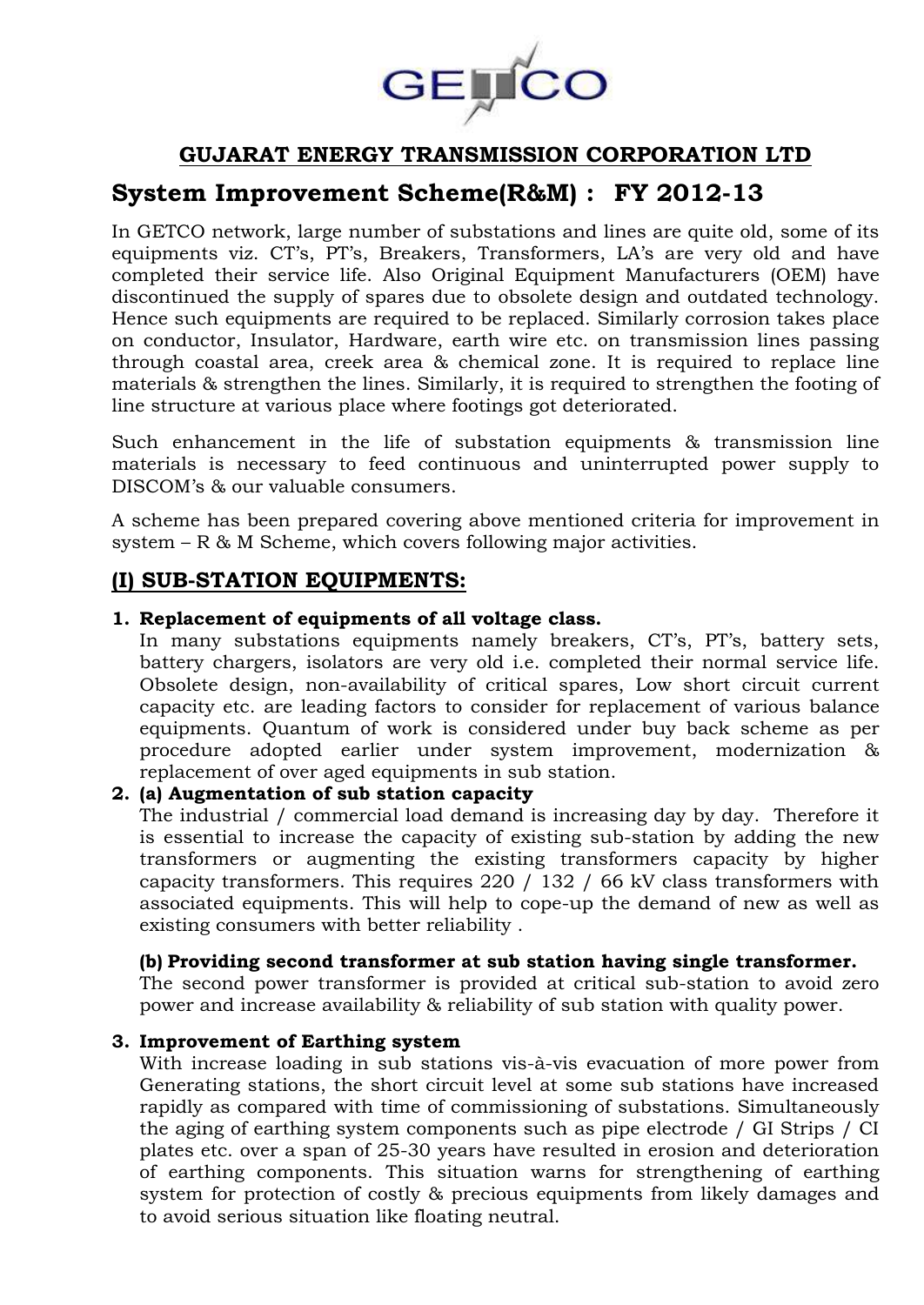#### **4. Relay and Protection.**

Looking to the present scenario & development of latest technology for protection of equipments and lines it is pertinent to replace electromechanical type of relays having old & obsolete technology by modern technology numerical relays having distinct feature & reliable operation over a period of time for betterment of system. Also now a days fault study & analysis has greater significance. For fault analysis fault data is necessary, which can be possible only with numerical relays, which has inbuilt disturbance recorder that provides pre fault & post fault data.

#### **5. Procurement of testing equipments.**

Purchase of modern testing equipment for various sub stations are required to check & know the healthiness of each equipments and their electrical and mechanical parameters for better operation and maintenance of the sub-stations and transmission lines, which includes computers for remote monitoring, safety tools, modern tools and tackles, testing equipments etc. At present testing equipments available with SMS / testing wing are very old and requires new technology testing equipments.

#### **6. PLCC equipments for providing carrier protection scheme on 132 kV lines:**

The important D/C & S/C 132 kV lines connected between sub-stations / power stations having dual source of power supply are at present considered for providing carrier aided protection scheme for isolation of the Transmission lines during fault within zone-1 time from both ends for protection of lines & substations equipments and to have better system stability. Also, to have better carrier protection single strength & carrier S/N ratio, PH to PH coupling arrangement is necessary & required to be on 132 kV lines.

### **(II) TRANSMISSION LINES:**

#### **1. Replacement of Conductor, Insulators, Earth wire & line materials with strengthening of structure involve following activities:**

220/132/66 KV lines strengthening taken up with mainly following activities.

#### **Mechanical Strengthening:**

The transmission lines which were in service for more than 25 years and situated on coastal areas, creek area, chemical zone etc. are affected due to saline atmosphere and aging. The towers / H-frames of such line are badly affected due to corrosion and chemical reaction. Hence it is required to strengthen the same by providing new members in towers / H-frames, strengthening of stubs & foundation, Earthing, stays, Painting etc.

#### **Replacement of Conductor, Insulators & line materials:**

Corrosion takes place due to oxidation on conductor, Insulator, Hardware, earth wire etc. on transmission lines passing through coastal area, creek area & chemical zone. Due to corrosion and aging occurrence of insulator failure, tripping & snapping of conductor takes place which interrupt the power supply. To enhance the life of transmission lines it is required to be strengthen by replacement of insulator, conductor, earth wire, H/W etc.

#### **Enhancement of line capacity:**

The Transmission lines are nerves of power flow from Generation station to the end consumers. The Transmission line loading is function of standard capacity of particular size of conductor. Augmentation of line capacity shall therefore be required to meet increased demand of power. In case of exigency, to cater to the demand of power, Augmentation of line capacity shall be required for a safe Transmission system.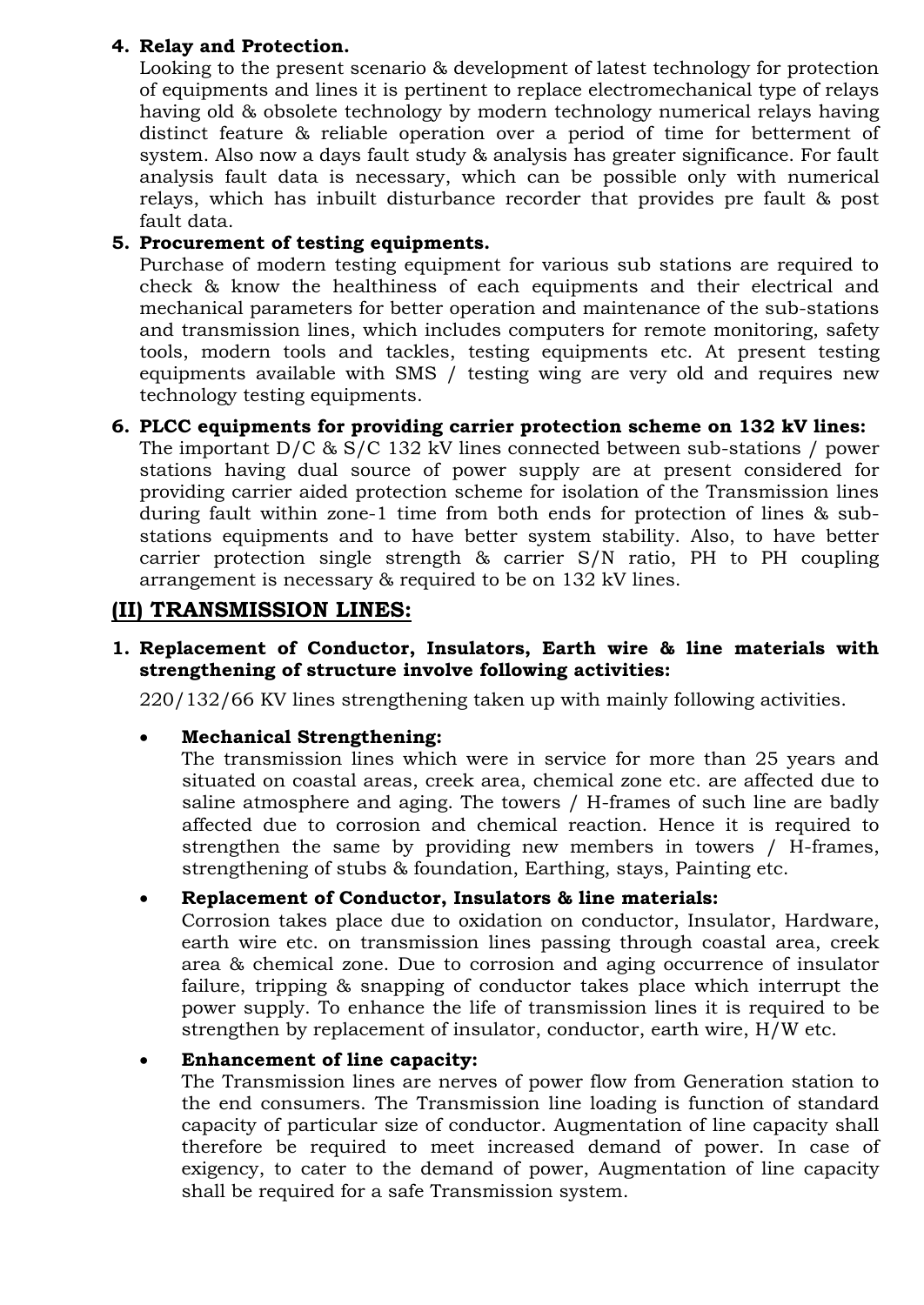#### **2. Link lines**

In existing network where more than two sub stations are connected on single source, the line is overloaded. Also when a sub station is connected through one source of supply, it is prone to zero power condition. In both such conditions second source is necessary to reduce the over load and to avoid zero power condition respectively. It is proposed to erect link lines for existing overloaded lines and for sub station having single source.

### **(III) GENERAL:**

#### **Maintenance of office building, switchyard & colony:**

Maintenance of offices, staff quarters, switchyard foundations etc. Purchase of new office furniture, computers and peripherals for modernization and upgradation of offices, which results in facilitates to office works through fast communication via WAN and Internet. Modernization of office buildings, improves the efficiency of employees.

#### **Tower footing Protection:**

#### **Protection to the tower footing with revetment in Creek / Hill / River area.**

Since last 5 to 7 years Gujarat has witnessed heavy rain, flood etc resulting into water logging and erosion to the tower / structure foundation. At some times due to heavy flood and cyclone, the tower / structures falls down resulting into damage to the line & interrupting the power. It is necessary to do revetment of tower & structure foundation specially in creek, river, and hill area.

#### **By way of such activities, following advantages will be achieved:**

- $\cdot$  Improvement in power quality & availability.
- \* Reduction in equipment failure.
- ❖ Reduction in transmission losses.
- Voltage improvement.
- ❖ Adoption of new technology.
- $\triangle$  Better diagnosis with new technology testing equipments.
- ❖ Reduction in accidents
- ❖ Better amenities to employees.

## **For above work budget allocated for year 2012-13 as under.**

| Sr.<br>No.     | Item                                                    | Approved |
|----------------|---------------------------------------------------------|----------|
| $\mathbf{1}$   | Replacement of Equipment & Low STC CT's under buy back  | 882.30   |
| 2.             | Providing of Bus Coupler Panel                          | 145.50   |
| $\overline{2}$ | Augmentation of S/s capacity                            |          |
|                | (A). Sub stations having single Transformer             | 4811.1   |
|                | (B). Augmentation of 66 KV sub stations                 |          |
| 3              | Improvement of earthing in S/s                          | 502.31   |
| $\overline{4}$ | Relay & protection & testing Equipments                 | 896.00   |
|                | Testing equipments (O&M)                                | 279.50   |
| 5              | PLCC equipments                                         | 192.40   |
| 6              | R&M of Transmission Lines                               |          |
|                | (A). Link Lines                                         | 7500.00  |
|                | (B). Strengthening of Lines                             | 7000.00  |
| $\overline{7}$ | Civil Maintenance Work                                  |          |
|                | (A). Maintenance of $s/s$ , office building $\&$ colony | 2200.00  |
|                | (B). Tower Footing Protection                           | 202.00   |
| 8              | Specfic work to be carried out                          | 1300.00  |
|                | Sub total                                               | 25911.11 |
|                | Civil & labour work $@$ 15%                             | 3800.00  |
|                | 29711.11                                                |          |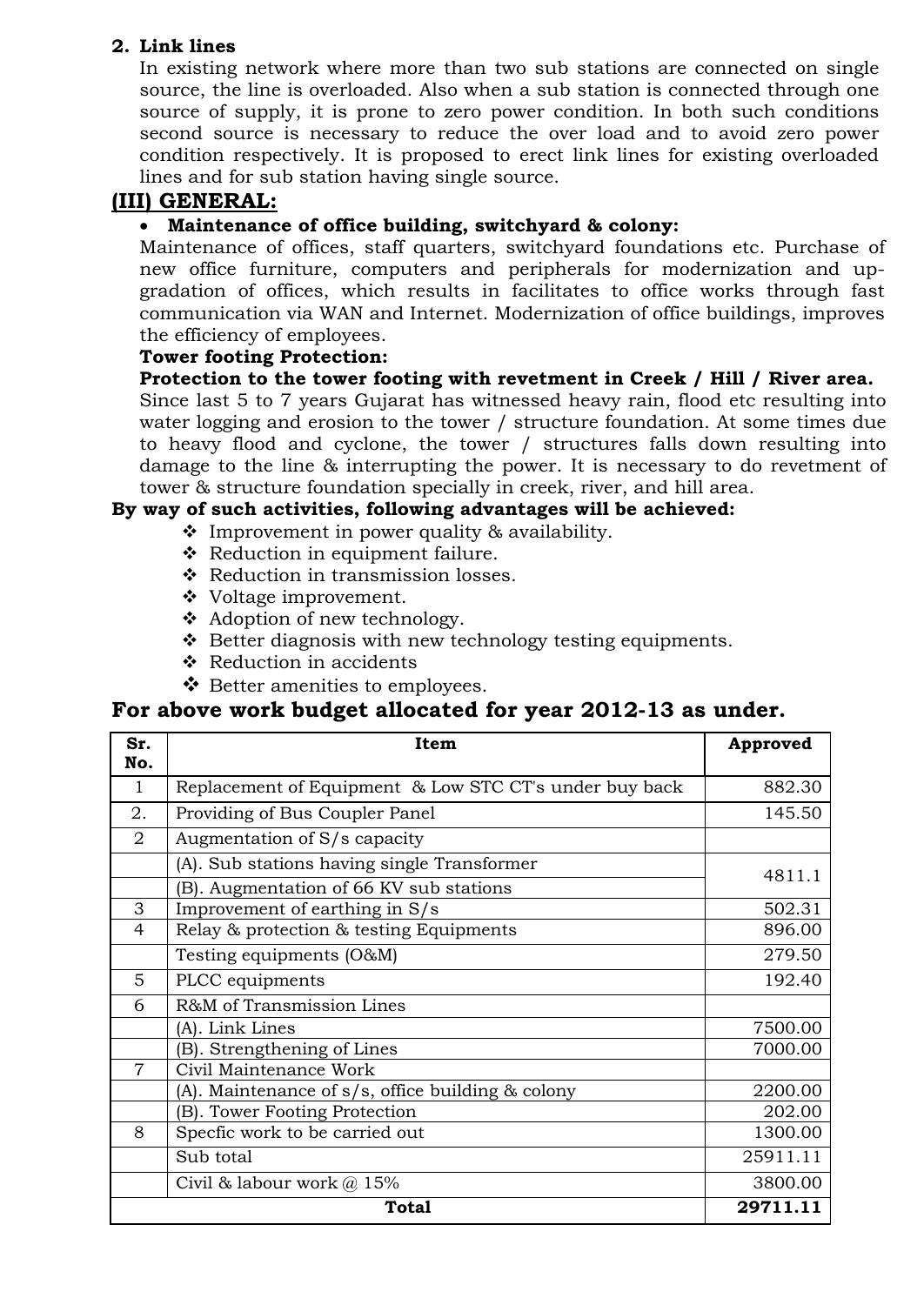# **System Improvement Scheme(R&M) : Spill Over work.**

#### **1. Replacement of aged transformers:**

In GETCO system the total population of various class of Transformers. Out of these, many transformers are very old i.e. completed the service life of more than 30 years. For these transformers either to carry out re-insulation of windings or to replace by new transformer. The re-insulation of winding in EHV class transformer is not possible; in case of Inter leaved winding as there will be nos. of joints. The core of the transformer might be non CRGO. Hence the no load losses will be more. It is therefore proposed to replace transformers having completed 30 years of service life.

#### **2. Providing of 132 kV & 66 kV receiving end Breakers**.

To prevent Transformer & other equipments failure due to reflected fault of 132 / 66 kV lines & to avoid power interruption it is necessary to provide breaker & allied equipments for protection & metering at receiving end sub-station.

#### **3. Modification of 11 KV Breakers.**

There is huge population of old 11 KV Jyoti / Siemens / CGL make Circuit Breakers having service life of more than 25 years. Modification work is carried out on 11 KV breakers for safety point of view with providing VDI. This will increase the safety interlocks and reduce the accidents in the sub-station.

#### **4. Second 66 KV bus at 220KV Chhatral S/S.**

220KV Chhatral S/S in one of the most important sub-station having only one 66 KV bus catering high industrial load of North Gujarat Area having 15 Nos of Outgoing Feeders, 2 Nos of Capacitor bank, 2 Nos of 66/11KV, Transformers bays & 3 Nos of 220/66KV, Transformers bays. Due to only single bus & high loading on the bus, frequent shutdown of the bus is required for attending hot points/ burning of jumpers, which can be avoided after erection of second 66KV Bus. Also zero power to the sub-station having single power source from 220KV Chhatral S/S can be avoided during outage/ maintenance of 66KV bus.

#### **5. HT Shunt Capacitor in GETCO grid for the year 2012-13.**

During year 2009, due to dry spell of rain draught situation aroused resulting into huge power demand in agriculture sector. This also created increase in reactive power demand. Therefore necessary field study was done to identify low voltage pockets during high agriculture demand. Low voltage pockets are prominently observed under various TR circles of GETCO and identified various low voltage pockets. On the basis of system study, it is proposed to add 11KV class Capacitor bank in to GETCO grid.

Accordingly order for 233 nos.(630 MVAR) 11KV class capacitor banks was placed in the year 2010. Out of 233 nos. of 11KV capacitor banks, 191 nos. of banks (495 MVAR) have commissioned up to February 2012. The balance 42 nos. of banks (135 MVAR) will be commissioned within 2-3 months.

Again as per reactive power requirement study, low voltage pockets identified and it was proposed to add further 11KV class, 72 Nos. (180 MVAR) Capacitor bank in to GETCO grid in the year 2012-13 at proposed cost of Rs. 11.82 Crore. Tender is at final stage. The budget will be provided in FY 2012-13.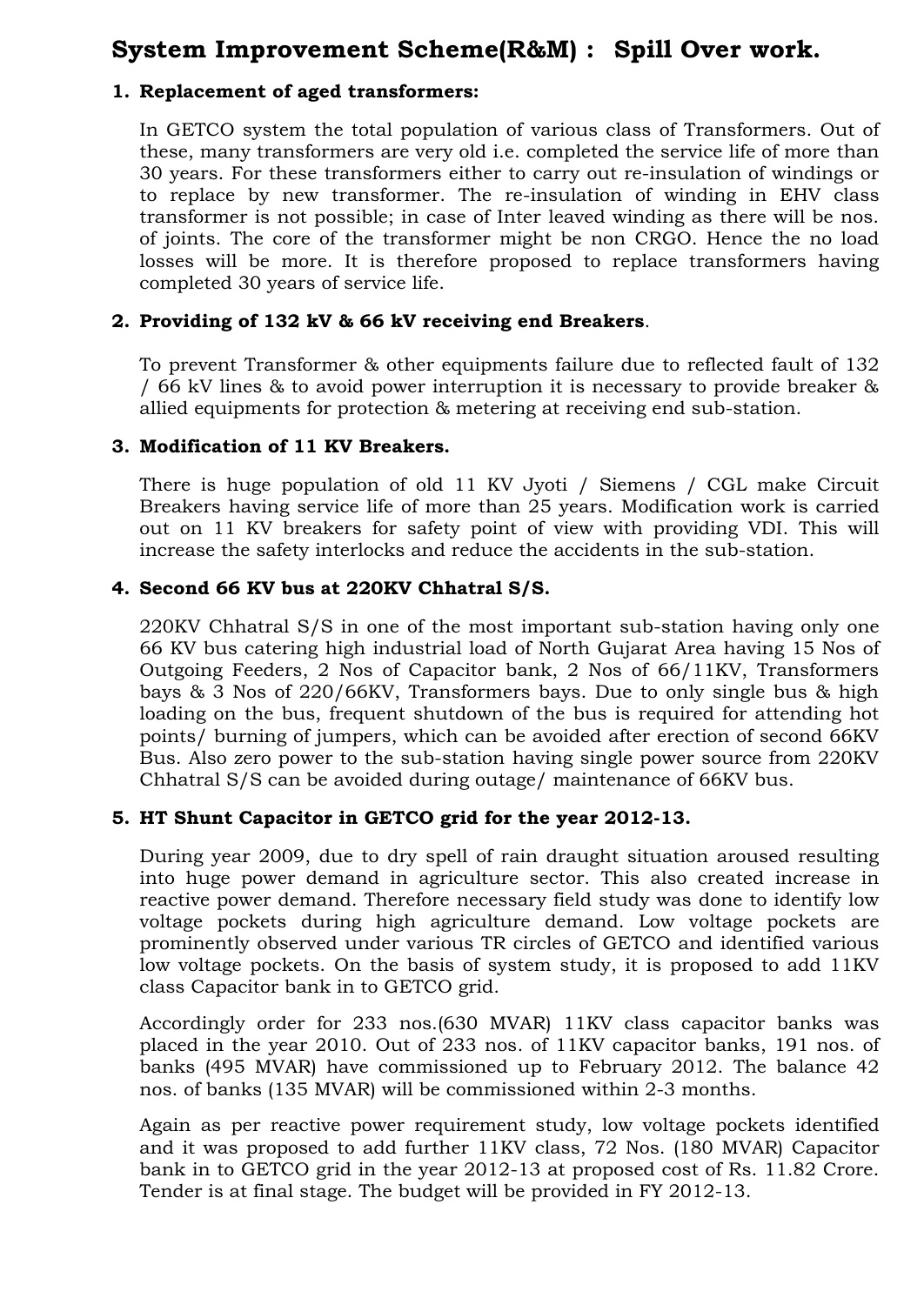### **6. City Development plan (General): (FY 2011-12)**

An action plan to meet the increasing power demand and give reliable & uninterrupted power to various cities of Gujarat was made by GETCO. Various projects of conversion of 66 KV over head lines to 66 KV under ground cables, enhancement of lines & increasing the sub station capacity approved by GETCO Board at an estimated cost of Rs. 105.46 Cr for Ahmedabad, Vadodara, Rajkot, Jamnagar & Bhavnagar cities under 11th Five Year Plan during the year 2009 to 2012 vide BR No. 51.2 / 696 dtd. 10.11.2008. Various projects of conversion of 66 KV over head lines to 66 KV under ground cables, enhancement of lines & increasing the sub station capacity approved by GETCO Board.

Out of this following work was completed.

- 132/66 KV, 50 MVA X'mer with 66 KV bus erection at Manjusar.
- 66 KV D/C Manjusar Tundav with ACSR Panther.
- 66 KV Gorwa-Subhanpura u/G cable line (approx. 3.0 Kms.) Baroda city
- 66 KV Gotri Vidyut nagar U/G cable line Baroda city.
- 66 KV Vidyutnagar Atladra U/G Cable
- 66 KV Moriaya Changodar from Dog-Panther Ahmedabad City.
- 66 KV Sanand Bavala line from Dog-Panther Ahmedabad City.
- 66 KV Moriaya tap line from Dog Panther Ahmedabad City.
- 66 KV Vikram-Shapar-S'shwar D/C line from Dog Panther –Rajkot City

| Sr.<br><b>No</b> | <b>Item Description</b>                | Spill over of<br>budget 2011-12 |
|------------------|----------------------------------------|---------------------------------|
|                  | 66 KV City - Valketgate U/G Cable line | 104065300                       |
| $\overline{2}$   | 66 KV Hapa Bedeshwar O/H + U/G line    | 58978299                        |
| 3                | 66 KV Nagedi Satrasta U/G line         | 53319516                        |
| 4                | 66 KV Nagedi Jamnagar 1 & 2 U/G line   | 204224843                       |
|                  | <b>Total Rs. In lacs</b>               | 4965.00                         |

## **7. Vadodara City Development Plan:**

Looking to the forecasting  $\omega$  35 % load growth of Vadodara city and surrounding area during next five year (from 305 MVA to 462 MVA) by Madya Gujarat Vij Company Limited (MGVCL) authority & they have proposed to establish five nos. new 66 KV sub stations at various places of Vadodara city.

A project report is prepared based on present established network and load forecasting for Vadodara city considering feasibility of projects & examining technical requirements. Vadodara City development plan proposed is approved vide Board Resolution No. 61.14 / 929 dtd. 23.02.2010 at an estimated amount of Rs. 232.00 Cr.

- Establishing new 66 KV S/s with associated lines.
- Expansion of 400 KV Asoj sub station Creation of 66 KV bus and providing new 220/66 KV transformers along with bay equipments.
- Increasing the existing 66 KV sub station capacity by augmentation of transformer.
- Increasing the existing 66 KV line capacity by replacement of higher capacity 66 KV under ground cable and high Amp. overhead line conductor.
- New link lines for uninterrupted power supply to Vadodara city.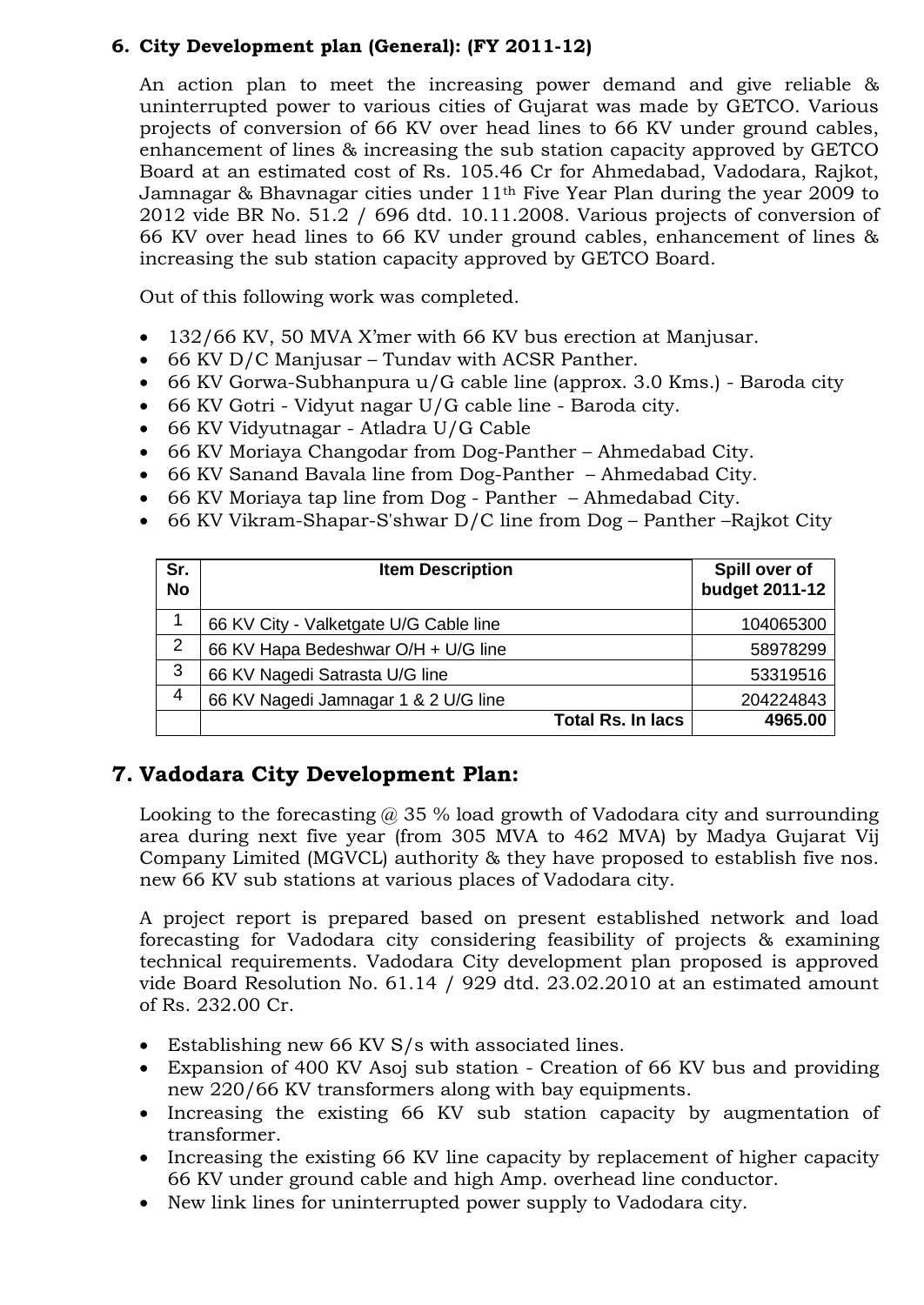Benefit by implementing city development plan will be:

- 1. Increase in % availability of lines and sub stations.
- 2. Reduction in Transmission losses of the system.
- 3. Consumer end: Reduce production loss due to uninterrupted power supply.
- 4. Improvement in power quality & availability.
- 5. Reduction in equipment failure.
- 6. Voltage improvement.
- 7. Reduction in accidents.

| Sr.<br><b>No</b> | <b>Item Description</b>                                                                                                       | <b>Spill over</b><br>of budget<br>2012-13 |
|------------------|-------------------------------------------------------------------------------------------------------------------------------|-------------------------------------------|
| 1                | Expansion of 400 KV Asoj s/s - Creation of 66 KV<br>bus and providing new 220/66 KV transformers<br>along with bay equipments | 2500.00                                   |
| $\overline{2}$   | 66 KV Jambuva-Tarsali: ACSR Dog to Panther/High Amp.: 06 Kms                                                                  | 480.00                                    |
| 3                | 66 KV Jambuva-Gajrawadi O/H: ACSR Dog to Panther: 14.4 Kms                                                                    | 116.00                                    |
| 4                | 66 KV Waghodia-Gajrawadi O/H: ACSR Dog to Panther: 19.5 Kms                                                                   | 156.00                                    |
| 5                | 66 KV Jambuva-Gajrawadi U/G: 630 mm <sup>2</sup> XLPE (3+1): 2.2 Kms                                                          | 480.00                                    |
| 6                | 66 KV Gotri-Godhara (Chhani onward) Dog to Panther cond.:52 Kms                                                               | 832.00                                    |
|                  | <b>Total Rs. In lacs</b>                                                                                                      | 4564.00                                   |

# **8. Up gradation of sub stations & lines especially in chemical industrial estate Under ASIDE Scheme:**

The proposal includes following activities, such as (a) Up gradation of transmission lines. (b) Proposal for 66 KV under ground cable line. (c) Replacement / modernization of s/s equipments. (d) Augmentation of HV / EHV class power transformers etc.

Detailed expenditure of work to be carried out for up gradation of sub stations & lines especially in chemical industrial estates is Rs. 6642.65 lacs as under.

| 1. Baroda Chemical Zone(Nandesari, Ranoli, Koyli) : | Rs. 690.25 lacs  |
|-----------------------------------------------------|------------------|
| 2. Bharuch Chemical Zone (Ankleshwar & Panoli) :    | Rs. 2775.55 lacs |
| 3. Ichhapore (Bhestan) Chemical Zone                | Rs. 1779.75 lacs |
| 4. Vapi Chemical Zone                               | Rs. 1397.10 lacs |
|                                                     |                  |

#### **Total estimated cost for 4 nos. chemical estate : Rs. 6642.65 lacs.**

Budget allocation under R&M scheme under 2010-11 for Rs. 1016.58 lacs. Details are as under.

| Total project cost proposed under ASIDE Scheme    | Rs. 6642.65 lacs. |
|---------------------------------------------------|-------------------|
| Total grant considered under ASIDE Scheme (50 %): | Rs. 3321.33 lacs. |
| Balance amount to be borne by GETCO               | Rs. 3321.33 lacs. |

#### **Scheme is approved vide BR No. 61.7 / 921 dtd. 23.02.2010.**

Benefits:

- Improvement in power quality & availability.
- \* Reduction in equipment failure.
- ❖ Reduction in transmission losses.
- Voltage improvement.
- ❖ Reduction in accidents
- ◆ Reduced production loss of continuous process industries.